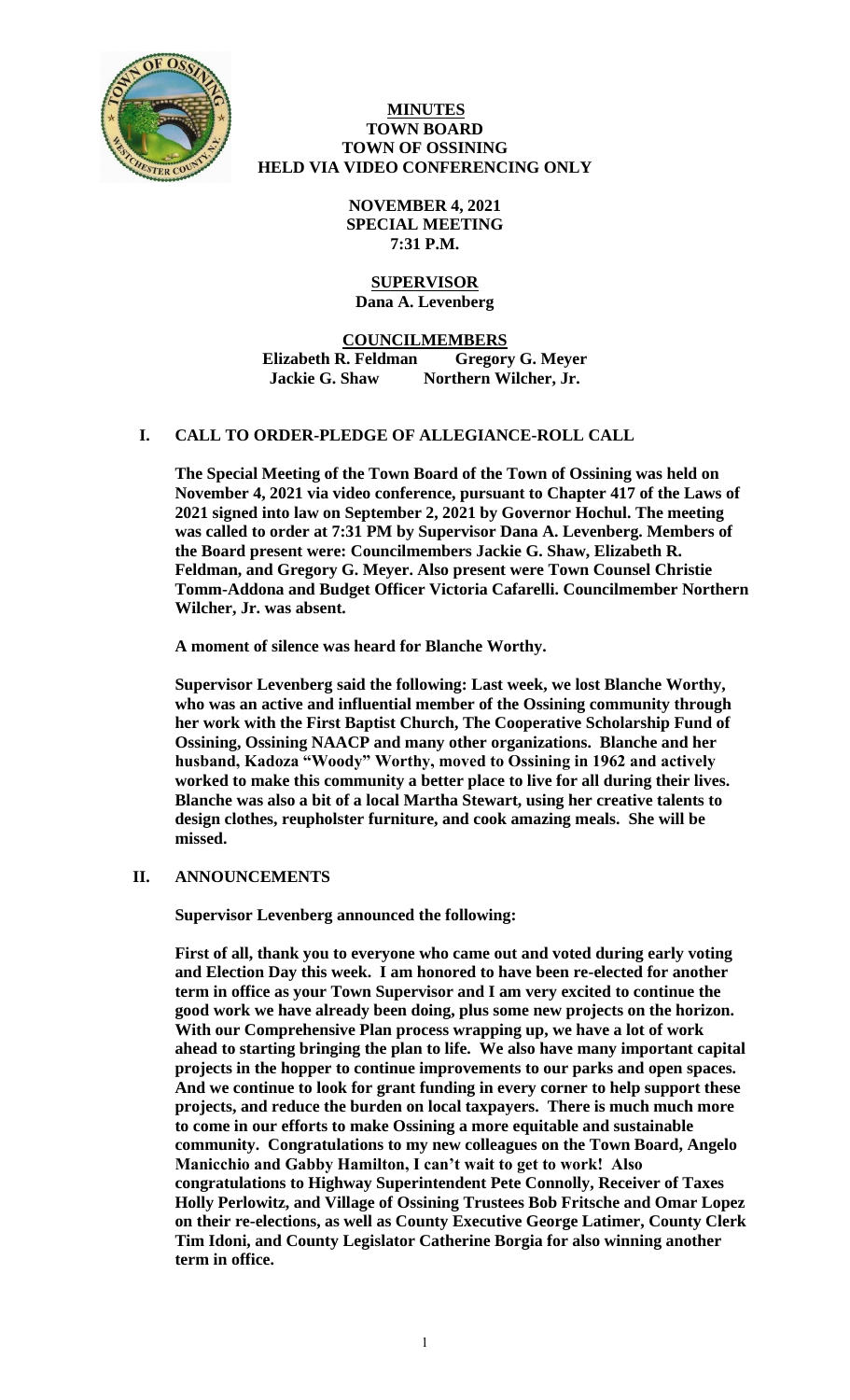**Speaking of big projects on the horizon, the repaving project on Morningside Drive is now underway, starting with the curb replacement work, followed by milling and repaving in the coming weeks. Please note this project will also include the milling and repaving of Morningside Court. Residents in the area have been notified, but please exercise a little bit more caution if you are visiting Ryder Park or traveling in that neighborhood for the next few weeks. The beautiful road we will get in the end will be well worth the minor inconveniences now!** 

**There has been a lot of good news on the vaccine front in recent weeks, with eligibility for COVID-19 boosters expanding and children ages 5-11 years old now being eligible to receive the Pfizer vaccine. This much be a huge relief to parents of young children, and the community as a whole. I encourage you to review the latest information on the vaccine and contact your healthcare provider, child's pediatrician, and/or pharmacist to inquire about getting your COVID-19 vaccine or booster. OVAC continues to provide vaccinations to the community, and you can schedule an appointment by calling 914-941-9196 or emailing Covidtest@ossiningvac.org. OVAC is also able to provide at home vaccinations for those who are homebound or would simply like to get the vaccine in the comfort of their own home.** 

**The Ossining Historic Cemeteries Conservancy is hosting a Gravestone Cleaning Workshop on Saturday, November 6th from 9am to 12noon at Sparta Cemetery. Come for community service, and an opportunity to learn about our community's history.** 

**The Ossining Padres Hispanos is holding a Winter Coat Drive on Sunday, November 7th from 1pm to 6pm in the St. Ann's School Gym. If you have donations of new or gently used coats, scarves, boots, or hats, please call Ana at 845-216-2053.** 

**Next Thursday, November 11 is Veterans Day and the Ossining Centralized Committee of Organized War Veterans will be holding their annual ceremony, starting with a mass at St. Augustine's Church at 10am, followed by a service at Nelson Park at 11am. Westchester County will also be holding a Veterans Day Ceremony on Wednesday, November 10 at 1:30pm at the Lasdon Park Arboretum and Veterans Memorial in Katonah. The event will also be streamed live to Facebook on the Westchester County page. All you need to do is visit Facebook.com/Westchestergov to view the live stream, and you do not need a Facebook account to watch the live stream on the County's public page.** 

**Today's chill in the air is reminding us that the holiday season is right around the corner! The Campwoods Holiday Craft Fair is coming up on Saturday, November 13 from 10am to 4pm. This highly anticipated annual event features one-stop, high-end seasonal shopping for unique handcrafted items featuring the work of talented local artists and craftspeople. There will be refreshments, a raffle and more! Masks will be required for all participants, vendors, visitors and volunteers, so come prepared. Visit www.campwoodsgrounds.com or email ocmamail@gmail.com for more information.**

**There are some great programs lined up at the Cedar Lane Arts Center this fall and winter, including two clay gift making workshops on November 18th and December 2nd for students from first to eleventh grades. Check out all the offerings at www.villageofossining.org – this sounds way better than Black Friday shopping!**

# **III. BOARD RESOLUTIONS**

#### **A. Appointment – Highway – Seasonal Laborer**

**Councilmember Shaw moved and it was seconded by Councilmember Meyer that the following resolution be approved.**